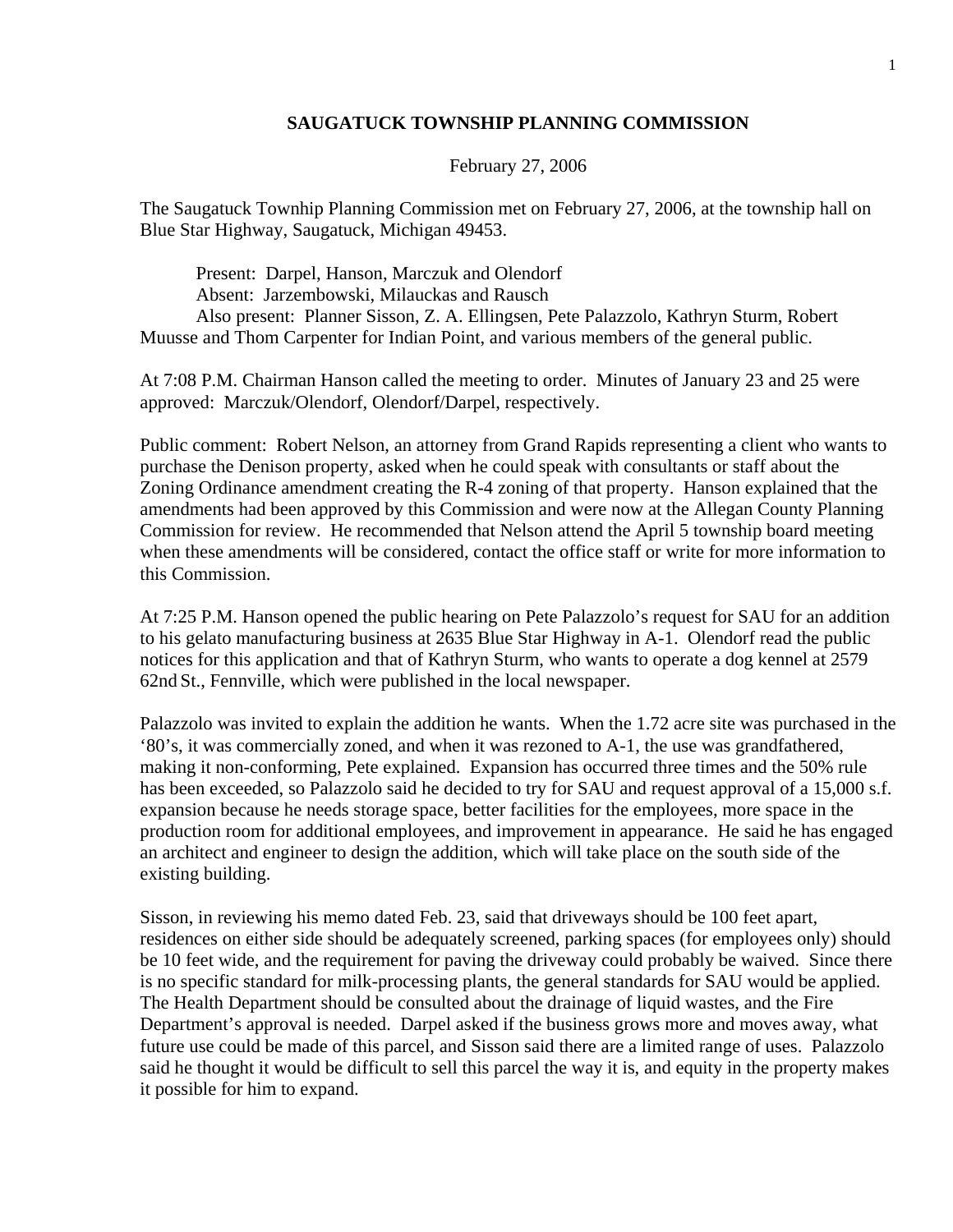Hanson opened the hearing to public comment and Dana Magida, 2638 Blue Star, maintained the expansion would be so large as to change the character of the area, which has only two remaining agricultural uses. She worried that other factories would come in. She complained about Palazzolo's removal of trees, early morning noise of garbage truck, milk products floating over onto neighboring properties, and the potential depletion of water supplies in the area.

John Huyge, 2643 Blue Star, read from a letter he had prepared, dated Feb. 27, in which he made four points: There are no adjacent manufacturing facilities, it will be the largest building in the area and have no screening from the road, SAU approval based on incomplete plans negates the nonconforming status and proposed parking lot to north is atop abandoned raised septic field, water table is high and could become polluted if system fails. Olendorf asked Huyge if he knew what was next door in 2000 when he bought his property to the north, and Huyge said it was not nearly that big then. Palazzolo countered that the septic field Huyge mentioned did not fail but rather had a problem when a new water softener was installed. The parking lot will not be on it.

Marie Palazzolo, 1068 Lake Michigan Drive, Glenn, Pete's mother, said she developed the product and is very proud of her son's accomplishments. Since this is their home community, she said she hopes problems can be worked out with the neighbors.

Dave Siedel, Jennison, an employee of Palazzolo, said if the addition is not approved, they would have to go to more shifts, and that would create more traffic and change the character of the area.

Chuck Carlson, 25 Center St., the architect, said he hoped to create an attractive appearance.

Hanson observed that food processing plants were usually on public water/sewer systems, and Palazzolo replied that the batch freezer process he uses creates little waste, only coolant water.

Motion to close the public portion of the hearing by Marczuk, supported by Darpel, carried.

The ensuing discussion centered on the fact that SAU for this use encourages trend toward light industrial in an agricultural area that is going residential, how this might affect the denial of SAU for a gas station 1/4 mile away, drainage and screening issues, a 20,000 s.f. building on a 300X300' lot, whether hours of operation could be limited.

Marczuk made a motion to table the expansion until a site plan, landscape and drainage plan and Health Department approval is provided, but there was no support. Olendorf made a motion to table the plan to March 27 with the request that applicant return with a smaller addition, greater detail to landscaping, drainage and technological aspects, adherence to Sisson's memo, and accommodation to the design standards for the Commercial Zone. Darpel seconded and the motion carried.

After a brief recess, the public hearing for Kathryn Sturm's dog kennel was opened at 9:45 P.M. Sturm explained that although her address is Batavia, IL, she grew up in this area and she and her husband, Elliot, plan to live in the house on the property where she proposes the dog daycare and kennel operation at 2579 62<sup>nd</sup> St. in A-1. She said they have purchased two parcels and have first right to refusal on a third, comprising about 6 acres. They intend to erect a 75'X130'metal pole barn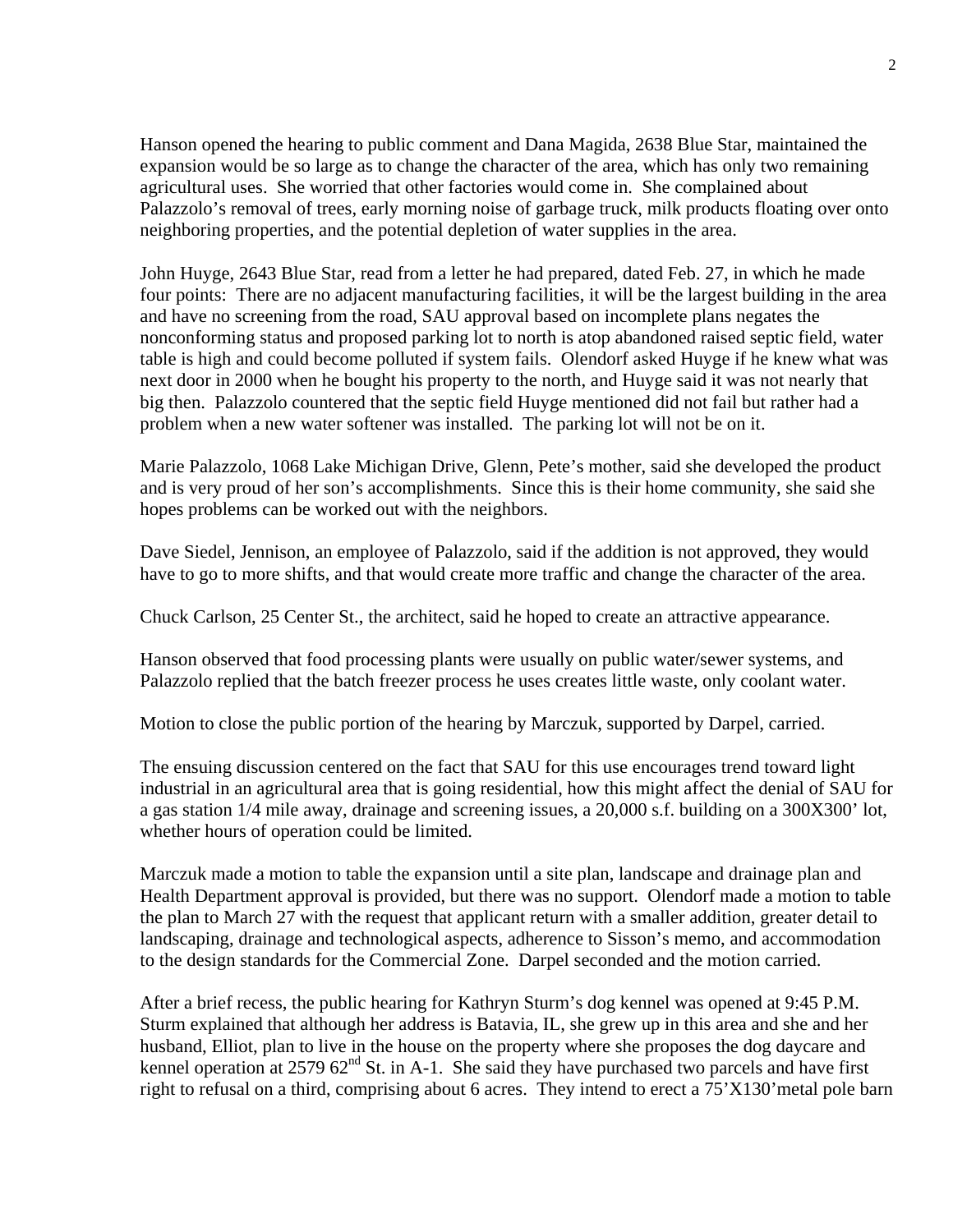for office area, indoor exercise area and 12 kennels with a 75'X20' fenced outdoor exercise area attached. Sturm said she has been working with a consultant on insulation and sound proofing.

When Hanson opened the hearing to public comment, Juliet Michele,  $257862<sup>nd</sup>$  St., said she was happy the long-vacant house would be occupied and approved of the kennel.

Bob Herweyer,  $6187126<sup>th</sup>$  Ave., asked where the buildings and outdoor runs would be located because he lives around the corner. Sturm described the set-up and said the kennels would be kept away from him and hours for pick-up would be limited. Plantings were suggested to screen and help sound proof the kennel from the neighbors. Olendorf reviewed the limits placed on the most recently approved kennel in the township. Sturm further explained that Johnson from the Health Department has picked two spots for septic and recommended another well. When Marczuk asked if grooming would be performed at the site, Sturm replied, "Not now." Marczuk asked about provisions for 90-degree weather, and Sturm replied there would be intake/exhaust fans and heavyduty pools of water for the dogs' comfort.

After some discussion and the review of Sec. 40-693 standards for SAU in the Zoning Ordinance, Olendorf made a motion to approve the SAU for Sturm's dog daycare and kennel with the following conditions: (1) That there be a yearly review of the operation, (2) that there be a limit of 20 dogs on site and 70% pick-up rate with a 10% variance of these limits, (3) that adequate sound proofing be installed in the building and adequate vegetative screening for external sound buffering be provided, (4) that parcels B and C on plat can no longer be separated, (5) that the owner must live on the premises, (6) that the driveway be moved 200-250 feet from the intersection of  $126<sup>th</sup>$  and  $62<sup>nd</sup>$  or as far south as possible, and (7) that the outdoor runs be located on the south side of the property. Marczuk seconded and the motion carried.

Hanson invited Thom Carpenter to present the latest (Feb. 3, 2006) plan for Indian Point Site Condominiums for final site plan approval. Carpenter, representing Robert Muusse the developer, said they had dealt with the 11 issues brought up at the preliminary site plan approval: (1) The relocation of the septic systems to the top of the bluff would be achieved with the approval of the Master Deed; (2) Separation of wells from septic systems would be accomplished by Drain Commission approval of the Master Deed; (3) The Fire Department decided not to require interior sprinkling systems, but Muusse would provide a 100,000 gallon underground reservoir for fighting fires in the area; (4) Purchasers must agree to special assessment district, as note #17 on site plan; (5) Fire Marshall approved as of Feb. 10 the underground reservoir to be near Silver Lake and Red Oak Drives; (6) Road maintenance agreement for Silver Lake Drive will be in Master Deed; (7) Path has been provided between lots #13 and 14; (8) A restriction is included on deeds to preserve open space; (9) A maintenance agreement will be provided for the private road; (10) A quit claim deed will be provided the DNR based on the new legal description; (11) Maximum of 40-foot width for Red Oak Drive included. With that statement, Carpenter maintained the points in Sisson's memo have been addressed and the plan is in agreement with Sisson's resolution, as amended by the attorney and with the new legal description included. This must be reviewed by the attorney after these revisions. Darpel clarified that the quit claim happens with purchase of the property.

Jeff Van Opynen, 6309 Silver Lake Drive, wondered who pays to rebuild Silver Lake Drive after all the heavy equipment for construction, and Muusse said he would enter into a bond to provide for